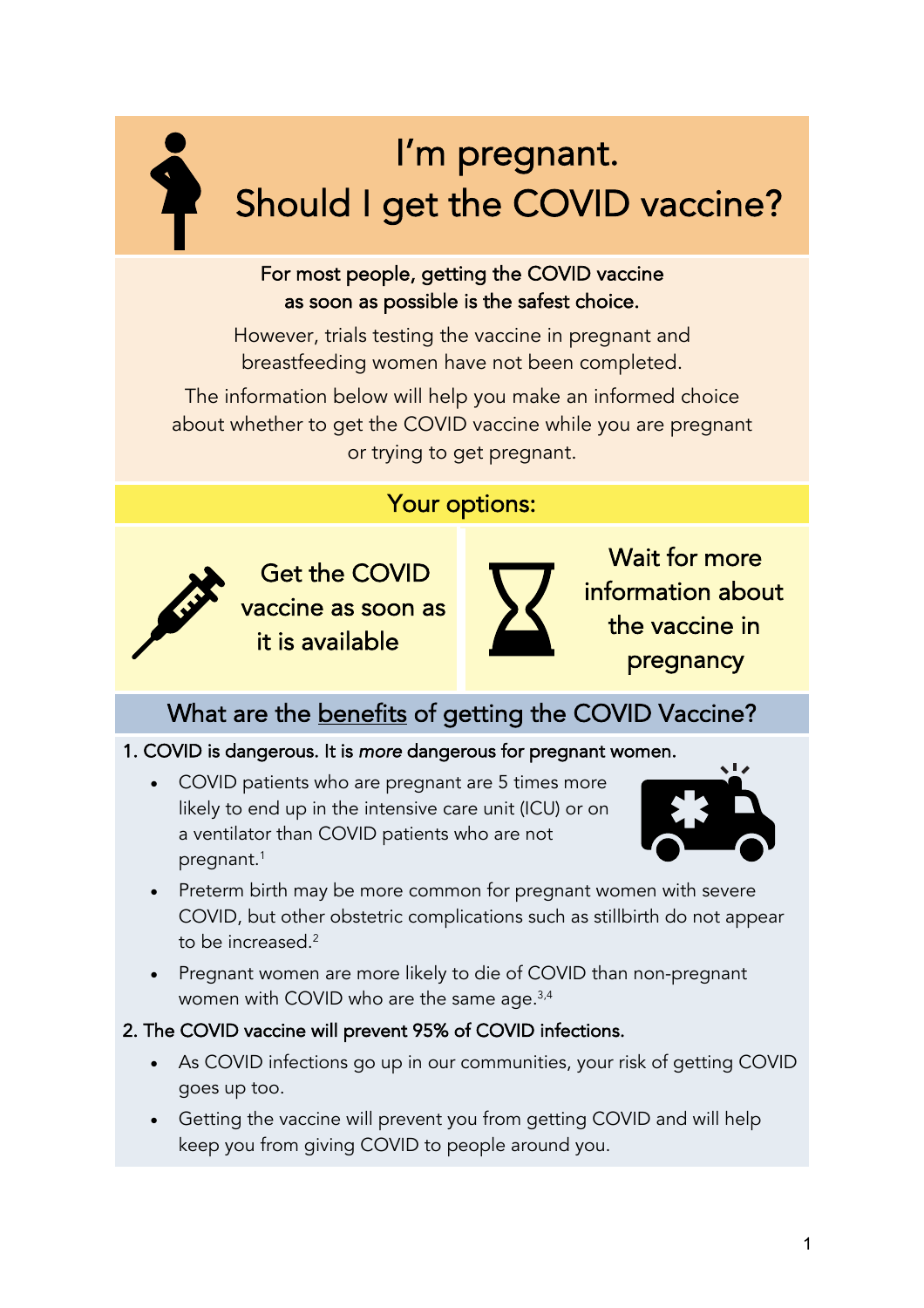#### 3. The COVID vaccine cannot give you COVID.

- The COVID vaccine has no live virus.<sup>5</sup>
- The COVID vaccine does NOT contain ingredients that are known to be harmful to pregnant women or to the fetus.
- Many vaccines are routinely given in pregnancy and are safe (for example: tetanus, diphtheria, and flu).

More details about how the vaccine works can be found on page 5.

### What are the risks of getting the COVID vaccine?

#### 1. The COVID vaccine has not yet been tested in pregnant women.

- The vaccine was tested in over 20,000 people, and there were no serious side effects. However, it was not tested in pregnant women.
- We do not have data on whether the vaccine works as well in pregnancy as it did in the study of non-pregnant individuals.
- We do not have data on whether there are unique downsides in pregnancy, like different side effects or an increased risk of miscarriage or fetal abnormalities.

#### 2. People getting the vaccine will probably have some side effects.

- Although there were no serious side effects reported, many people had some side effects. The side effects of the vaccine were:
	- injection site reactions like sore arm (84%)
	- fatigue (62%)
	- headache (55%)
- muscle pain (38%)
- $\cdot$  chills (32%)
- joint pain (24%)
- fever (14%)
- About 1% of people will get a high fever (over 102°F). A persistent high fever during the first trimester of pregnancy might increase the risk of congenital defects or miscarriage. For those reasons, you may choose to delay your COVID vaccine until after the first trimester.
- The CDC recommends using Tylenol (acetaminophen) during pregnancy if you have a high fever.

### What do the experts recommend?

COVID is very dangerous and can spread very easily. Because of this, *"the Pfizer-COVID vaccine is recommended for persons 16 years of age and older in the U.S. population under the FDA's Emergency Use Authorization."(*CDC)6

However, because there are no studies of pregnant women yet, there are no clear recommendations for pregnant women. This is standard for a new drug and is not due to any particular concern with this vaccine.

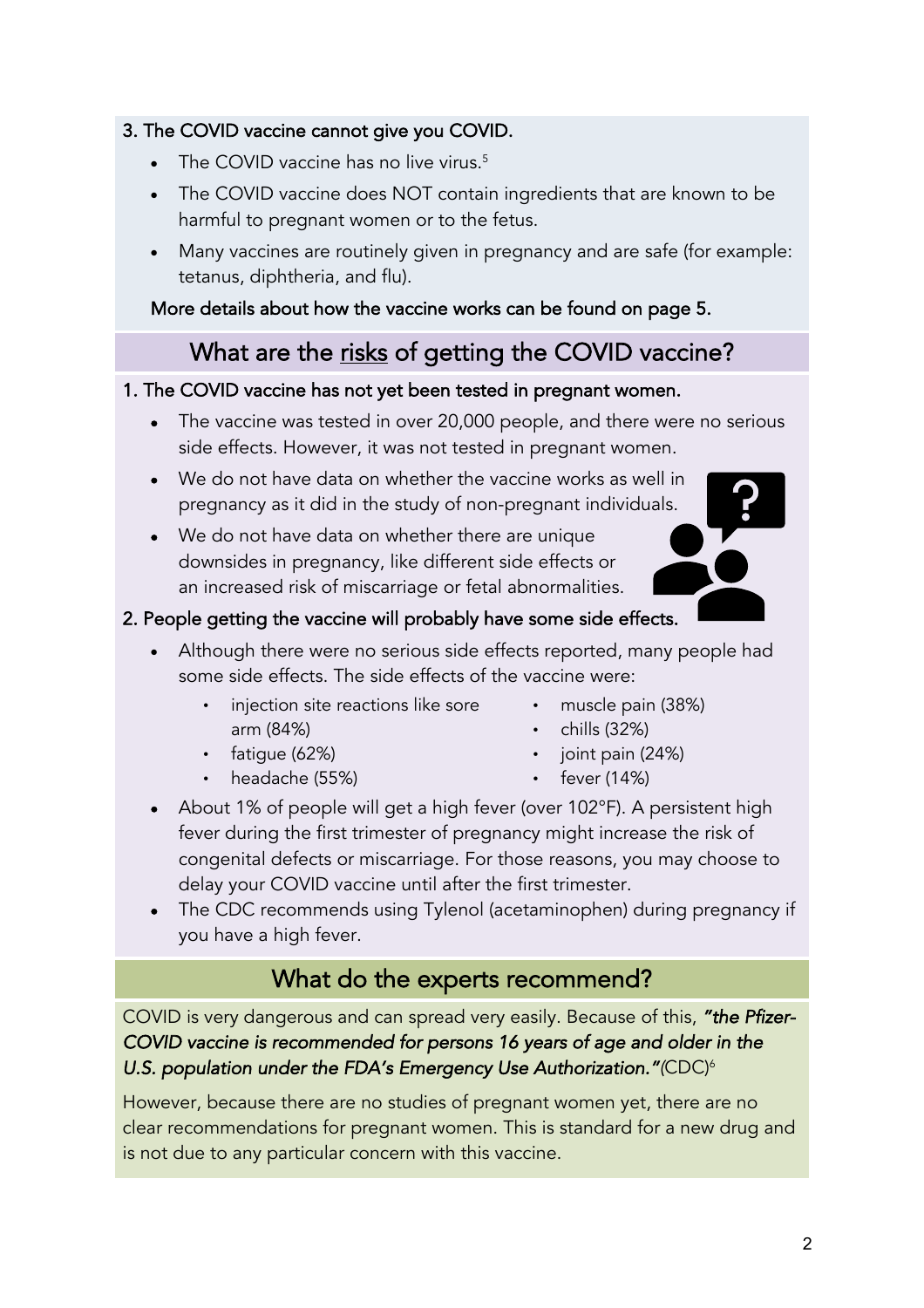The Society for Maternal-Fetal Medicine *strongly recommends* that pregnant individuals have access to COVID vaccines. They recommend that each person have a discussion with their healthcare professional about their own personal choice.7

The American College of Obstetricians and Gynecologists recommends that the COVID vaccine should *not* be withheld from pregnant individuals who meet criteria for vaccination.8

### What else should I think about to help me decide?

**1**

Make sure you understand as much as you can about COVID and about the vaccine. Ask a trusted source, like your midwife or doctor. Page 5 has more information about the vaccine.

Think about your own personal risk.

**2**

Look at the columns below and think about *your* risk of getting COVID (Left). Think about your safety - are you able to stay safe (Right)?

The risks of getting sick from COVID are higher if…

> You have contact with people outside your household who do not wear masks You are 35 years old or older You are overweight You have other medical problems such as diabetes, high blood pressure, or heart disease You are a smoker You are a racial or ethnic minority, or your community has a high rate of COVID infections You are a healthcare worker<sup>9</sup>

If you are at a higher risk of getting COVID, it probably makes sense to get the vaccine.

If you are not at higher risk for COVID and…

 …you are always able to wear a mask

 …you and the people you live with can socially distance from others for your whole pregnancy …your community does NOT have high or increasing COVID cases …you think the vaccine itself will make you very nervous (you are more worried about the unknown risks than about getting COVID) …you have had a severe allergic

reaction to a vaccine

… it might make sense for you to wait for more information.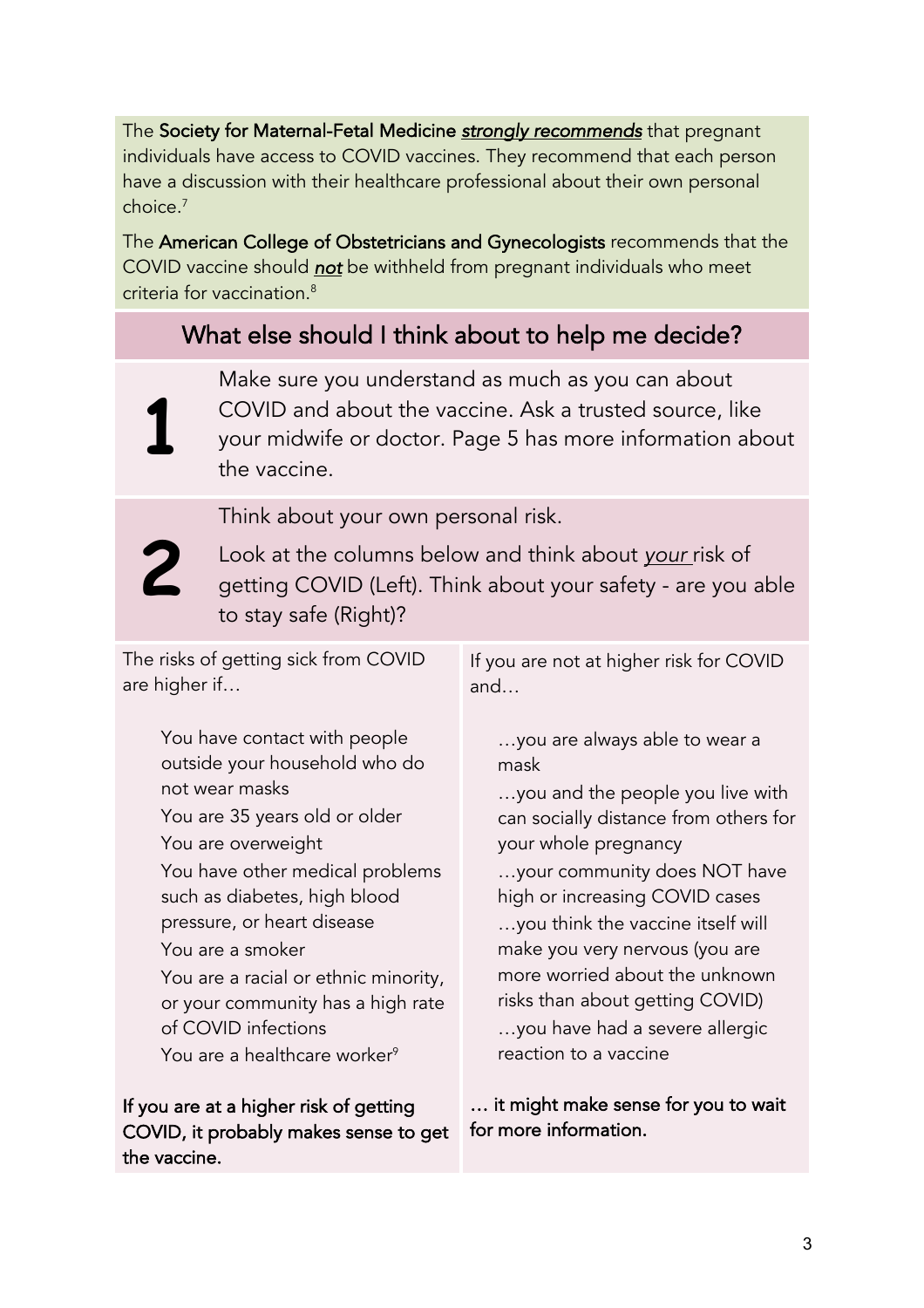### What about breastfeeding?

The Society for Maternal-Fetal Medicine reports that there is no reason to believe that the vaccine affects the safety of breastmilk.<sup>7</sup> When we have an infection or get a vaccine, our bodies make antibodies to fight the infection. Antibodies formed from vaccines given during pregnancy do pass into the breastmilk and then to the baby to help prevent infections. Since the vaccine does not contain the virus, there is no risk of breastmilk containing the virus.



## Summary

1. COVID seems to cause more harm in pregnant women than in women of the same age who are not pregnant.

2. The risks of getting the COVID vaccine during pregnancy are thought to be small but are not totally known.

3. You should consider your own personal risk of getting COVID. If your personal risk is high, or there are many cases of COVID in your community, it probably makes sense for you to get the vaccine while pregnant.

4. Whether to get the vaccine during pregnancy is your choice.

### What do pregnant doctors think?

*We know COVID can be terrible in pregnancy, and we know the vaccine doesn't contain live virus. As someone who is approaching my third trimester and working on the front lines of this disease, for me the choice is clear, I intend to be first in line as soon as they will let me have one. (Pregnant Emergency Department Doctor)*

*I am a little nervous about getting something that hasn't been tested in pregnant patients. Early pregnancy is a nerve-wracking time, even without the unknown of a new vaccine. So, I went over the risks and benefits of getting or not getting it as a front-line worker - with myself, my partner, and my doctors. We ended up deciding I should get the vaccine. (Pregnant Emergency Department Doctor)*

*I am still breastfeeding my baby, and I think the risk of exposing my infant and other children and partner to COVID is far greater than any theoretical risk this novel vaccine may have. I've decided to get vaccinated whenever it becomes available. (Breastfeeding OB/GYN Doctor)*

### Do you have more questions? Call your doctor or midwife to talk about your own personal decision.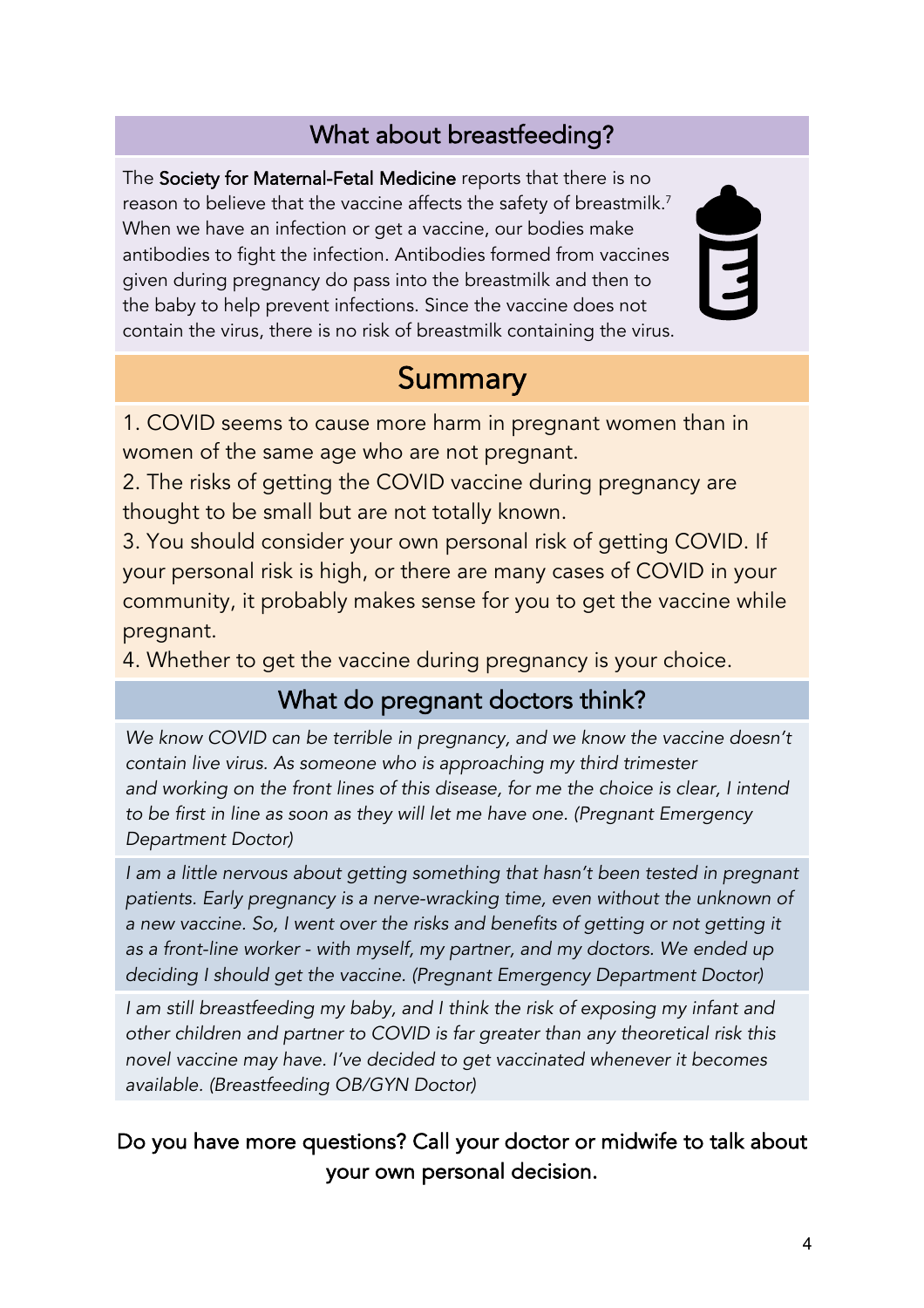### Thoughts about this tool?

Was this decision aid helpful? Please take a moment to give us feedback about this decision aid at https://is.gd/COVIDVac or by scanning the QR code below. We need your help!



### Feedback about your experience with the vaccine

If you decide to get the vaccine, you will get a "V-safe information sheet" with instructions about the V-safe website and app for reporting symptoms after your vaccine. This will help researchers track side effects and learn more about how well the vaccine works.

### More information about the COVID Vaccine

#### How does the COVID vaccine work?

- The Pfizer COVID vaccine is an mRNA vaccine (messenger RNA).
- mRNA is not new our bodies are full of it. mRNA vaccines been studied for the past two decades.
- mRNA vaccines mimic how viruses work. The mRNA is like a recipe card that goes into your body and makes one recipe for a brief time. The recipe is for a small part of the virus (the spike protein).
- When this spike protein is released from cells, the body recognizes it as foreign and the immune system responds. This immune response causes the side effect symptoms (like aches and fever) but leads to improved immunity.
- mRNA breaks down quickly, so it only lasts a brief time.
- This is also how the other viruses like a cold virus work viruses use our body and cells to make their proteins. Then our immune system attacks those proteins to keep us healthy.
- There is no live virus in this vaccine and there is no way for the vaccine to give people COVID.5